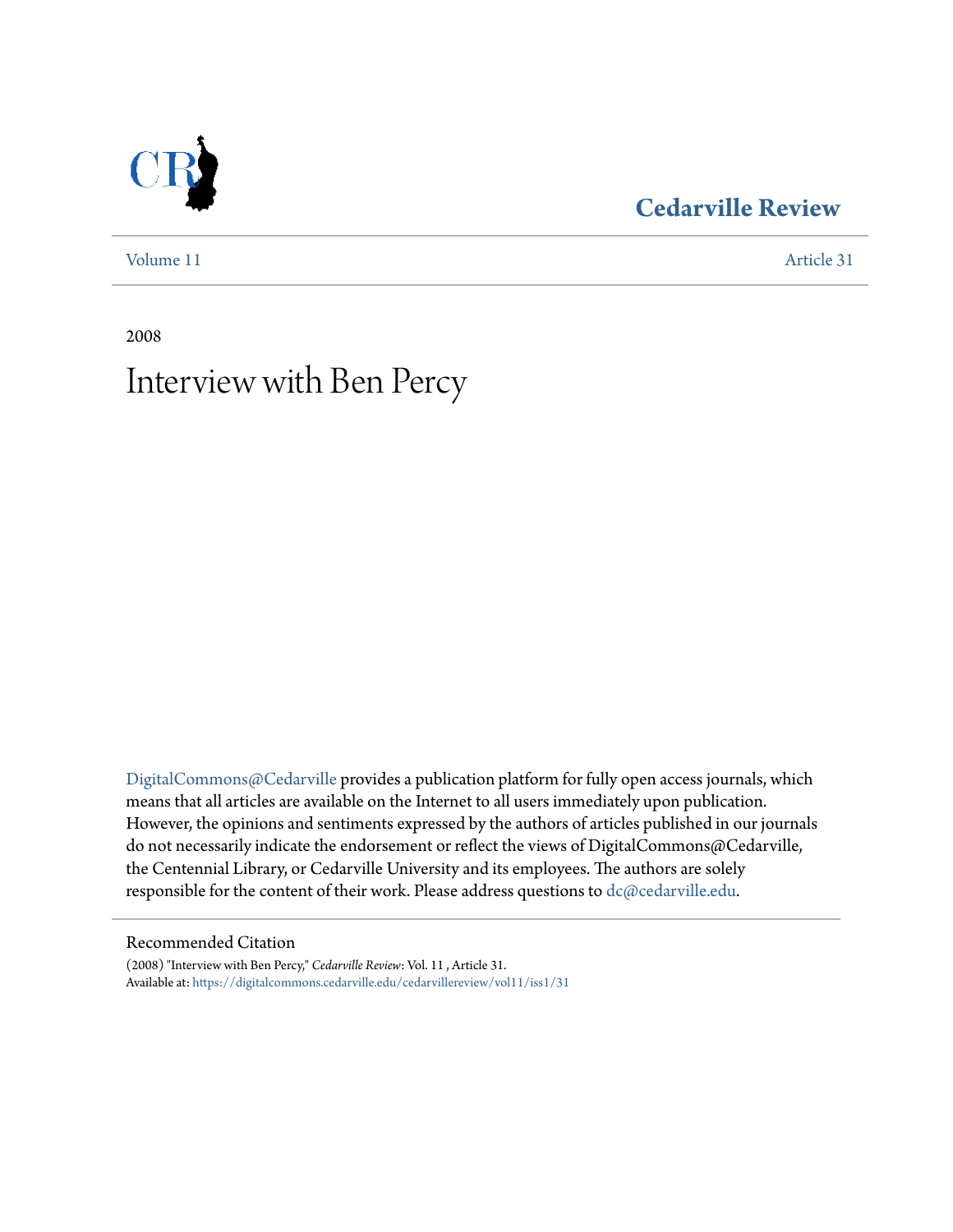## Interview with Ben Percy

Browse the contents of [this issue](https://digitalcommons.cedarville.edu/cedarvillereview/vol11/iss1) of *Cedarville Review*.

### **Keywords**

Interview, Ben Percy

# **Creative Commons License**

This work is licensed under a [Creative Commons Attribution-Noncommercial-No Derivative Works 4.0](http://creativecommons.org/licenses/by-nc-nd/4.0/) [License.](http://creativecommons.org/licenses/by-nc-nd/4.0/)

Follow this and additional works at: [https://digitalcommons.cedarville.edu/cedarvillereview](https://digitalcommons.cedarville.edu/cedarvillereview?utm_source=digitalcommons.cedarville.edu%2Fcedarvillereview%2Fvol11%2Fiss1%2F31&utm_medium=PDF&utm_campaign=PDFCoverPages)

Part of the <u>Fiction Commons</u>, and the <u>[Nonfiction Commons](http://network.bepress.com/hgg/discipline/1152?utm_source=digitalcommons.cedarville.edu%2Fcedarvillereview%2Fvol11%2Fiss1%2F31&utm_medium=PDF&utm_campaign=PDFCoverPages)</u>

This interview is available in Cedarville Review: [https://digitalcommons.cedarville.edu/cedarvillereview/vol11/iss1/31](https://digitalcommons.cedarville.edu/cedarvillereview/vol11/iss1/31?utm_source=digitalcommons.cedarville.edu%2Fcedarvillereview%2Fvol11%2Fiss1%2F31&utm_medium=PDF&utm_campaign=PDFCoverPages)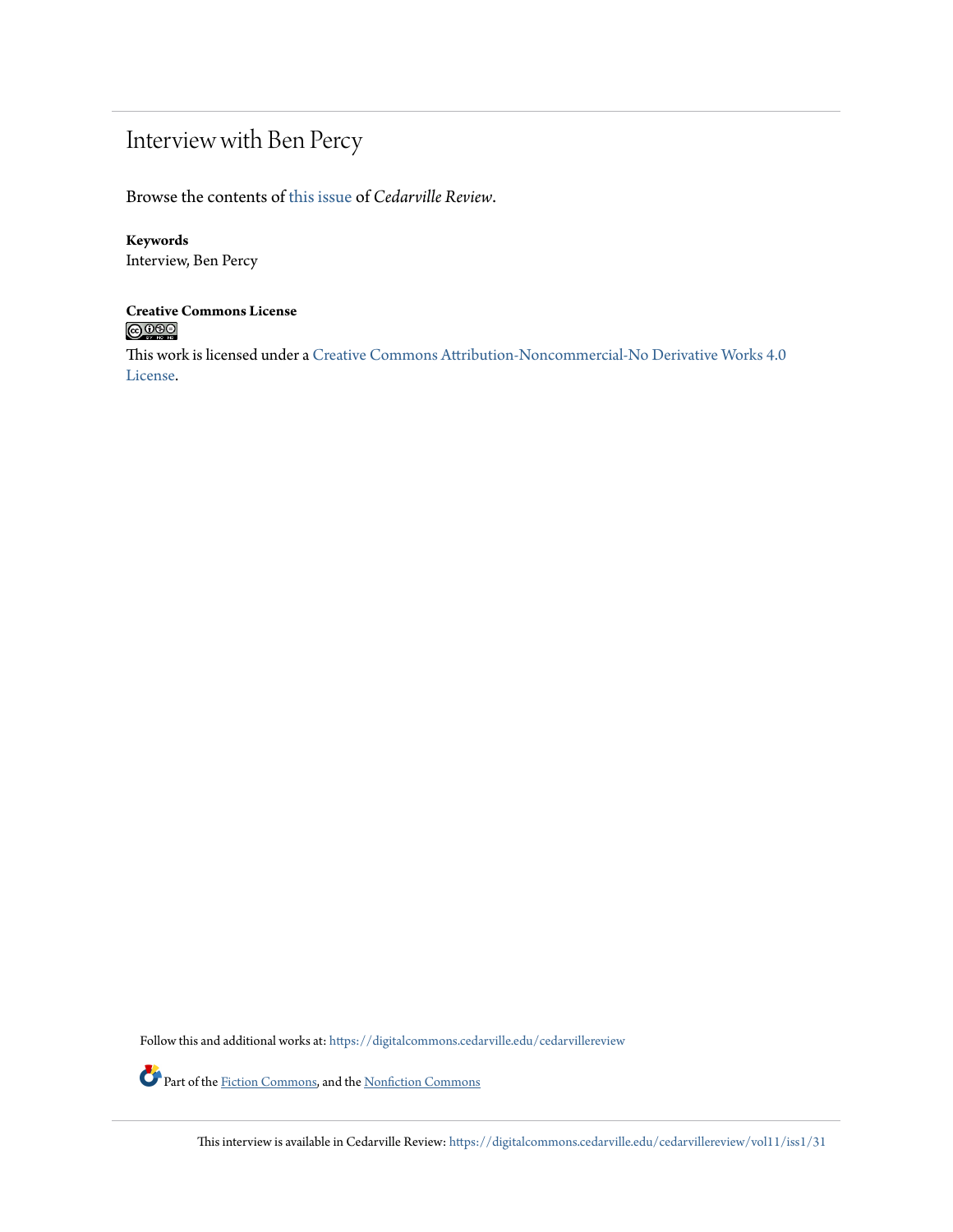### *INTERVIEW WITH BEN PERCY*

*Hailed as one of America's most brilliant young writers} Benjamin Percy has published prolifically in both fiction and nonfiction and has written two books,* Refresh, Refresh: Stories *(Graywolj 2007) and*  The Language of Elk *(Carnegie Mellon} 2006). His work has garnered such prizes as the Pushcart Prize and the* Paris Review's *Plimpton Prize} and has been featured in collections such as the* Best American Short Stories. *Percy teaches creative writing} composition} and literature at the University of Wisconsin-Stevens Point.* 



### CR: How do you write stories that resonate with an increasingly diverse culture/ audience?

BP: I don't think about that. If you consider your audience too carefully, if you worry about the faces hovering around your computer screen, you'll either freeze up or try to be too accommodating. I just write the stories that come boiling out of me. Luckily, they strike a nerve in many.

### CR: What element must a story have to succeed aesthetically? Is there any such element in the first place?

BP: It begins, in most cases, with an image. If you think about writing as a subject, most of us are trained-from grammar school through college-to write thoughts. That, after all, is the essence of the essay; "here is what I'm thinking." Cerebral writing has a cerebral effect. And I don't want my audience to sit and ponder their navels. I want them to feel. I want to drag them down the rabbit hole. I want them to be alive twice: once in their world, once in the world of the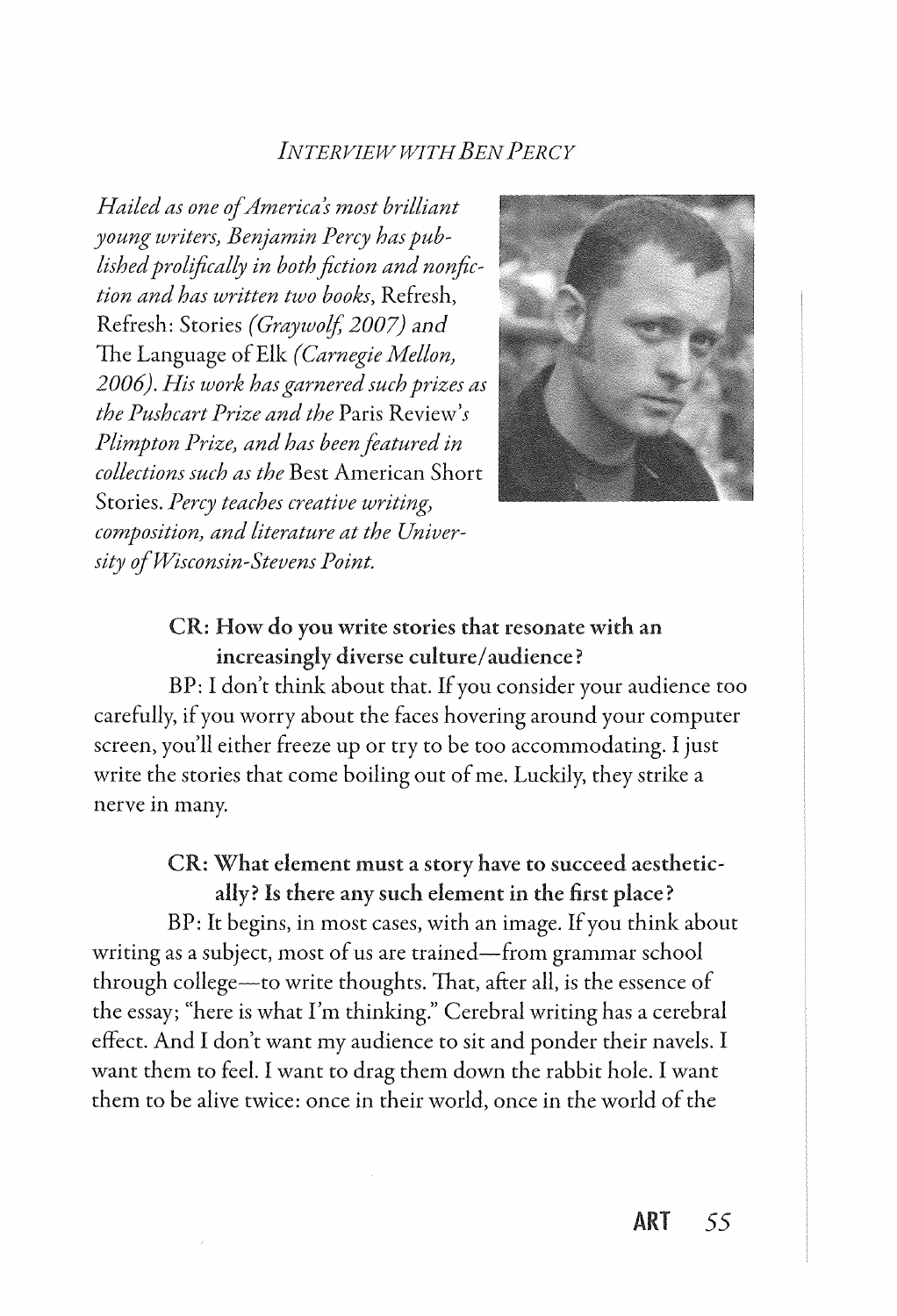page. How do I try to accomplish this? Through imagism. Every moment in my stories I can imagine happening as if a film reel is turning slowly in my skull. My job is to replicate that with ink and paper. Which "ain't easy." But you can take a stab at it by constantly orienting your audience, reminding them of that overturned vase here or that breeze coming in the window there. And, even more importantly, if I want to convey some idea (despair, joy, etc.) I try to make it visual rather than talking about it. And if I think about the writers I admire most, I suppose that's the essence of what they're doing.

> CR: What is your primary emotion as you begin to craft a new piece?

BP: An electric kind of excitement.

CR: What is your primary emotion as you finish a piece? BP: Fear; that it isn't good enough.

### CR: Describe your relationship to your readers. Do you have obligations or responsibilities? At what point does your fiction stop belonging to you?

BP: You are obligated to change [your readers] so that they emerge from the page with their vision slightly shifted. And, heck, it doesn't hurt to entertain them while you're at it. Your work ceases to belong to you the moment it's published. I've discovered that what I intended and what an audience takes away from my work are often two entirely different things.

> CR: A number of the stories in *The Language of Elk* and *Refresh, Refresh* seem to deal with "masculinity" as a theme. Is there an intentional effort on your part to flesh out this theme, or would you say that it's a byproduct stemming from the characters that you happen to find yourself interested in? That is to say, do your stories typically begin with a thematic idea that you'd like to explore, or rather with individual characters?